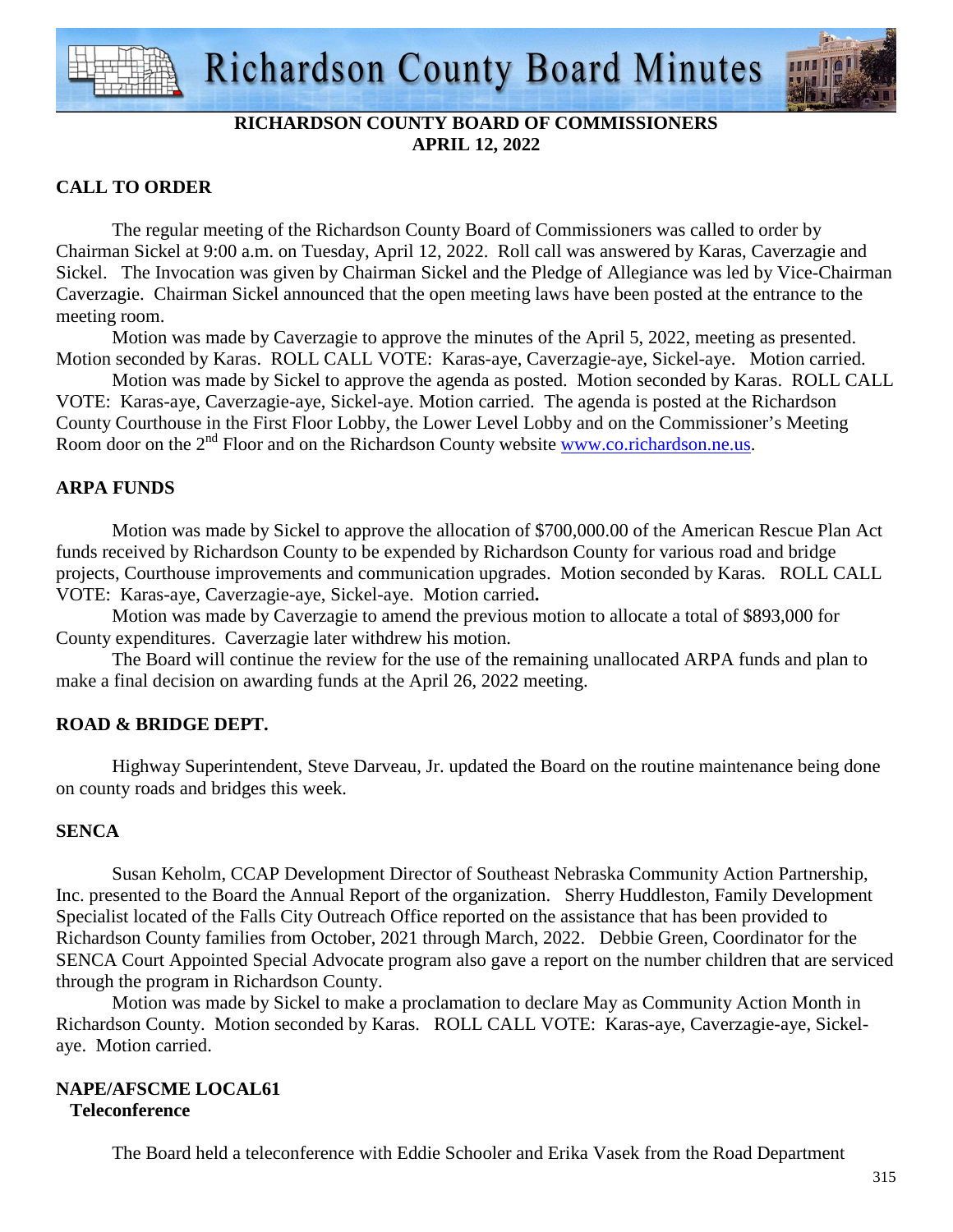

Union NAPE/AFSCME Local 61 Office who will be serving on the Grievance Board for the Road Department Union. A consensus was reached on the appointment of Rick Hardesty, Richardson County Sheriff as the  $5<sup>th</sup>$ person to serve on the grievance board.

## **EXECUTIVE SESSION**

Motion was made by Sickel to go into an executive session at 10:50 a.m. for the prevention of needless injury to the reputation of an individual to discuss personnel matters with Sheriff Hardesty and Chief Deputy Roland Merwin who were in attendance. Motion seconded April 12, 2022 EXECUTIVE SESSION (Cont.)

by Karas. ROLL CALL VOTE: Karas-aye, Caverzagie-aye, Sickel-aye. Motion carried. Motion was made by Sickel to close the executive session at 11:21 a.m. and return to the regular meeting agenda. Motion seconded by Karas. ROLL CALL VOTE: Karas-aye, Caverzagie-aye, Sickel-aye.

Motion was made by Karas to terminate the employment of Courthouse Maintenance, Cliff Phroper. After Chairman Sickel asked for a second to the motion two times, motion failed for lack of a second.

### **LAW ENFORCEMENT CENTER**

 Sheriff Hardesty met with the Board to review the routine business within the Law Enforcement Center. A report was approved for Sheriff Hardesty for fees collected during the month of March, 2022, totaling \$4,071.51.

#### **QUARTERLY JAIL INSPECTION**

The Board conducted the quarterly jail inspection and found the facility to be in good order.

#### **CORRESPONDENCE/OTHER**

#### **Position for County Building Mtc Technician**

 The Board continued the review of the applicants who were interviewed for the position of County Building Maintenance Technician. The Board will continue the advertisement to accept applications for this position until the position is filled.

#### **CLAIMS**

Motion was made by Sickel to allow the payment of all claims that were submitted today. Motion seconded by Karas. ROLL CALL VOTE: Karas-aye, Caverzagie-aye, Sickel-aye. Motion carried.

> *(The claims listed below are available for public inspection at the office of the County Clerk during regular business hours.)*

#### **GENERAL FUND**

| Caverzagie, John, reimb | 124.61  |
|-------------------------|---------|
| Chaney Furniture, supp  | 1856.56 |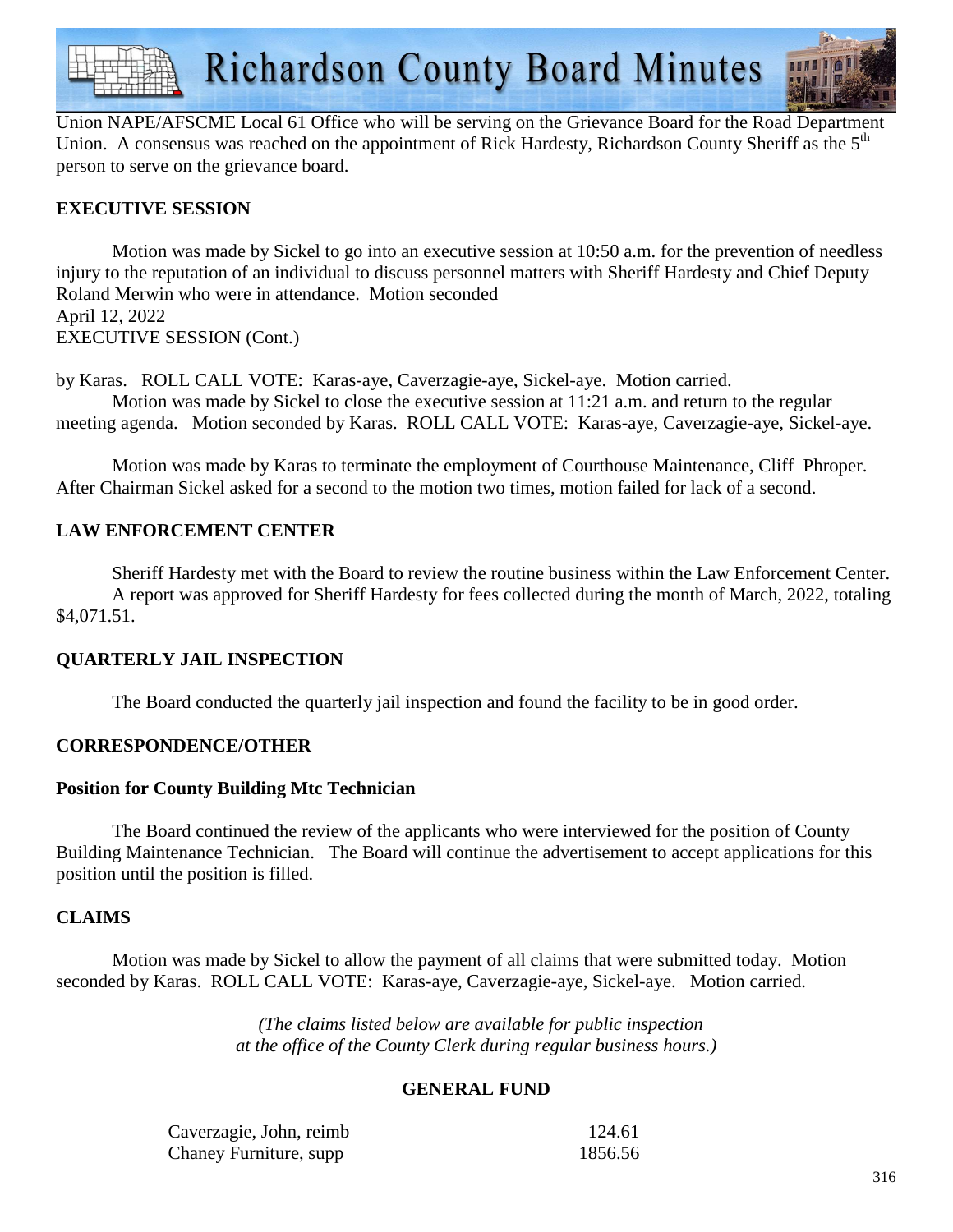# Richardson County Board Minutes



| Charm-Tex, supp                                                        | 303.80   |
|------------------------------------------------------------------------|----------|
| Clerk of District Court, fees                                          | 180.00   |
| County Treasurer, tax                                                  | 2027.42  |
| Culligan, serv                                                         | 112.36   |
| Fankhauser, Nelsen, Werts, Ziskey & Merwin, serv<br>CR21-207 T. Carter | 864.50   |
| Farm & City Supply, supp                                               | 190.95   |
| Humboldt Standard, adv                                                 | 85.54    |
| Kennedy, Kaytlyn, reimb                                                | 316.49   |
| KexRx, supp                                                            | 474.28   |
| Kirkendall, Brian, reimb                                               | 14.00    |
| KS HCI, rent                                                           | 900.00   |
| Ligouri Law Office, serv<br>CR18-111 P. Doerr, CR18-43 P. Doerr        | 1667.75  |
| Office Depot, supp                                                     | 414.60   |
| Paper Tiger Shredding, serv                                            | 40.00    |
| Physicians Laboratory, serv                                            | 2050.00  |
| Pictometry International, serv                                         | 32162.67 |
| April 12 $2022$                                                        |          |

April 12, 2022 CLAIMS (Cont.)

## GENERAL FUND (Cont.)

| Postmaster, supp                            | 814.00      |
|---------------------------------------------|-------------|
| Region V Services, serv                     | 3721.50     |
| <b>Richardson County Court, fees</b>        | 1054.00     |
| Richardson County EMA Petty Cash, reimb     | 392.44      |
| Richardson County Sheriff, fees             | 1217.02     |
| Richardson County Sheriff Petty Cash, reimb | 1209.70     |
| Richardson, Kristy, reimb                   | 28.00       |
| Scholl Lawn & Landscape, serv               | 129.00      |
| SNC, serv                                   | 1038.39     |
| Spartan Nash, supp                          | 117.06      |
| SumnerOne, serv                             | 111.00      |
| TK Elevator Corp., serv                     | 389.25      |
| True Value, supp.                           | 55.99       |
| Unifirst, serv                              | 50.00       |
| Weaver & Merz, reimb                        | 897.48      |
| Wolfes Printing, supp.                      | 20.35       |
| <b>TOTAL GENERAL FUND</b>                   | \$55,030.71 |
|                                             |             |

## **ROAD & BRIDGE FUND**

| Falls City Sanitation, serv     | 20.00    |
|---------------------------------|----------|
| Falls City Utility Dept., serv  | 859.43   |
| Martin Marietta Materials, rock | 23392.44 |
| Metzner, Dustin, reimb          | 6.30     |
| Midwest Engineering, serv       | 39925.00 |
| NPPD, serv                      | 31.58    |